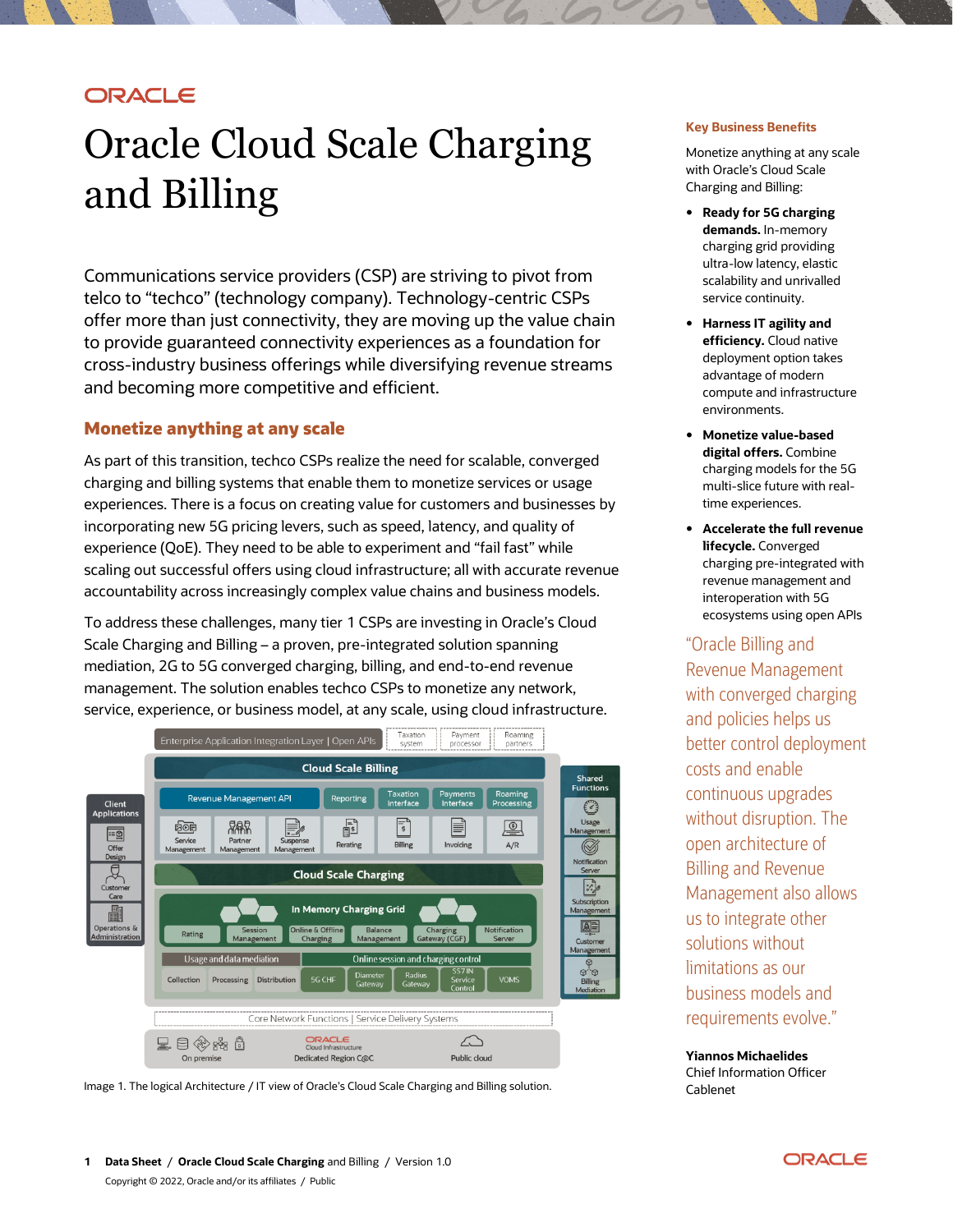# **Converged charging system**

**Multigeneration offline and online charging system.** Consolidate, protect, and grow revenue with a single offline and online charging system. Cloud Scale Charging is compatible with any fixed or 2G-5G mobile network for any service, payment type and business model. It is aligned with 3GPP standards and supports converged charging architecture in both standalone (SA) and nonstandalone (NSA) 5G core networks using an HTTP/2 and Diameter gateway. SIGTRAN-CAMEL (circuit-switched voice and SMS) is also supported.



Image 2. Total convergence that supports core network integration with 2G-5G networks

**Flexible pricing and offer schemas.** Move beyond connectivity with pricing models that incorporate any unit or attribute combined with new 5G pricing levers in any account structure. Enhance customer experience with advanced data session charging that utilizes flexible quota allocation.

**Distributed in-memory charging grid.** Cloud Scale Charging is powered by industry-leading, in-memory data grid technology enabling low latency charging to be accurately processed with complete transactional consistency regardless of pricing or account model complexity.

**Active-active mode.** If there is a node, machine, or site failure, avoid disruption to business continuity. Federate the charging grid across a distributed multi-site deployment without dropping sessions or losing revenue/data.

## **Billing and Revenue Management**

**Flexible billing models.** Support new services and business models including subscription billing, white label billing, and billing-on-behalf-of models. Includes flexible contract management to handle the complexities of revenue recognition.

**Comprehensive billing operations.** Ensure customer satisfaction with an accurate billing experience. Includes comprehensive management of payments, collections, invoicing, account receivables, taxation, general ledger integration, and reporting.

#### Key Product Features

- 3GPP compliant CCS supportive of both SA and NSA 5G core networks
- In-memory charging grid enabling extreme scalability with cutting-edge resiliency
- TM Forum certified pricing UI designed for the business user with intuitive, webbased navigation workflows
- Rate any metric or attribute
- Support any payment option
- Authorize all transactions in real-time
- Consumer, enterprise, and partner support with full partner settlement across complex value chains and network slices
- Modern architecture with cloud native foundations supporting DevOps agility and efficiency
- Comprehensive billing, revenue collection and revenue analytics
- ASC606/IFRS15 aligned contract management and revenue recognition
- Modern, secure web-based Billing Care and Business Operations Center applications
- Productized software that can be extended by developers with a fully documented and supported software development kit
- API framework to integrate with external applications such as self-service web apps, notification platforms, order provisioning, customer care and policy management
- Active-active disaster Recovery
- Kafka notification framework, Prometheus and Grafana metrics monitoring support

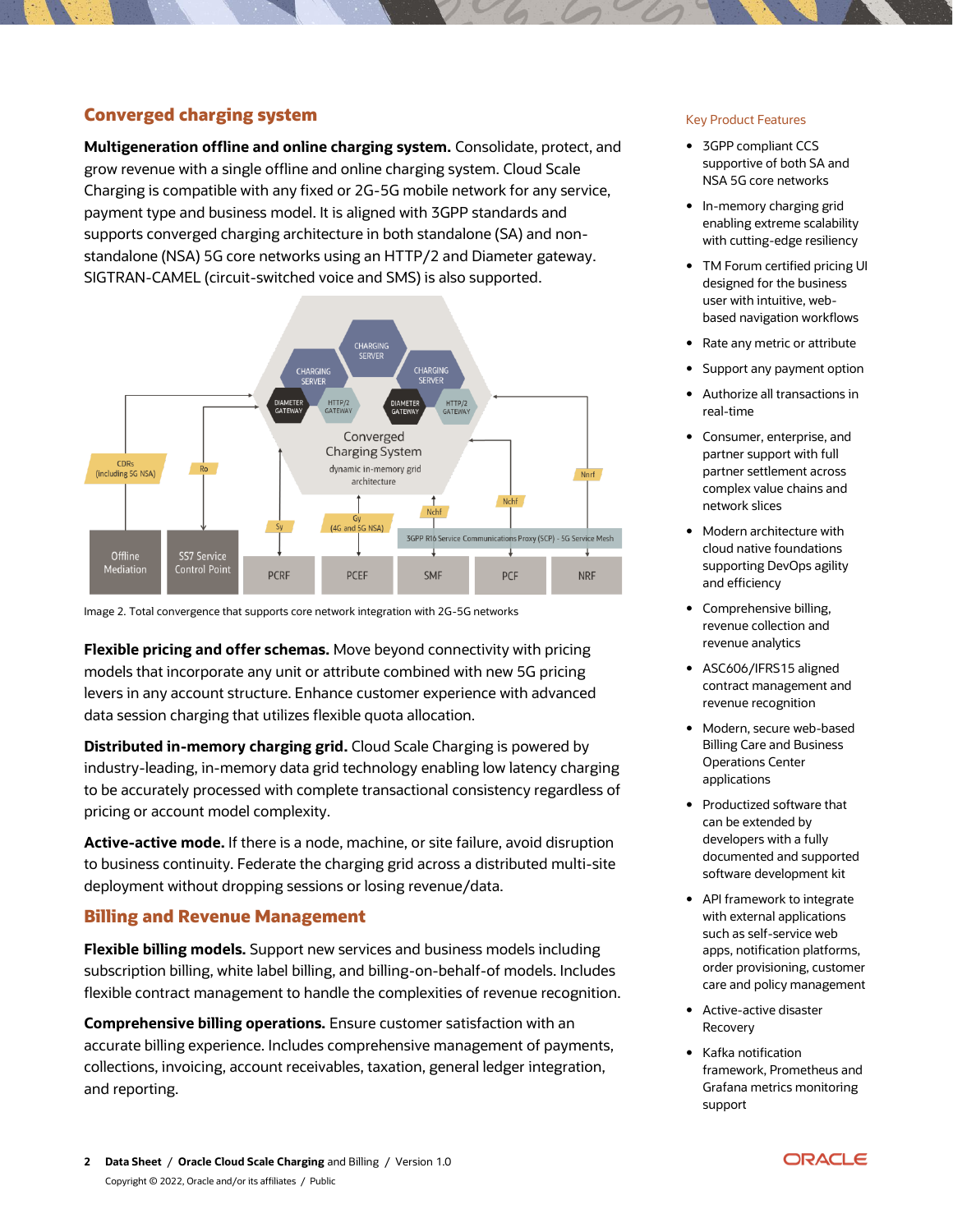**Support complex hierarchical structures.** A central, unified solution for B2C, B2B, and B2B2X models. Easily launch offers with flexible group account plans, bill-time discounting, adjustments, recurring, usage and purchase charges.

**Partner revenue settlement.** Monetize any revenue stream while ensuring accurate accountability at every stage of the revenue lifecycle. Supports partner settlements for B2B2X business models.

## **Unified charging and billing**

**Single product catalog.** Create centralized price plans for charging and billing components. Faster time to market with lower costs.

**Single solution provisioning.** Alleviate duplicated data, complex provisioning, and potential for issues across otherwise decoupled charging and billing systems. Open APIs do not require customization.

**Single hierarchical structuring.** Easily and rapidly create complex charging and billing structures. Eliminate creating identical structures across otherwise decoupled charging and billing systems.

**Full revenue lifecycle management.** Rapidly explore new business models with accurate revenue accountability from network authorization through to charging and billing across B2C, B2B and B2B2X offerings.



Image 3. Oracle's Cloud Scale Charging and Billing is a unified solution with unique benefits.

## **TM Forum alignment**

**Low code platform aligned with ODA.** A productized platform that allows IT, network, and business units to work closely together. Low code configuration and pricing tools for non-technical business specialists enable rapid innovation.

**Alignment with Open APIs.** An Open API approach facilitates ease of integration with a modern digital experience and increasingly complex value chains, while offsetting any risk of vendor lock-in.

**TM Forum SID certified pricing design.** TM Forum certified pricing design enables business users to rapidly configure new offers using intuitive, webbased navigation workflows.

**Integrate with existing product catalogs.** Preserve investment in an existing TMF 620 product catalog and simplify operations with an integration framework that can accept state change notifications and provide data model support.

#### **Solution Components**

Oracle's Cloud Scale Charging solution is comprised of the following pre-integrated products:

- **Oracle Communications Elastic Charging Engine.** A digital experience engine that provides 3GPP aligned, real-time converged data and communications session charging and balance management. Natively integrates into Oracle's full suite of billing and revenue management capabilities, and designed in accordance with TM Forum principles.
- **Oracle Communications Offline Mediation Controller.** A carrier-class convergent charging mediation solution designed for multiple network types including 5G and hybrid 4G/LTE/5G networks as well as non-telco applications. It provides comprehensive network data collection, aggregation, and correlation.
- **Oracle Communications Convergent Charging Controller.** A highly scalable online charging control platform for SS7-based voice and messaging services, enhanced IN services and voucher management. Consolidate traditional silos onto a single cost-efficient platform with continued support while pivoting to 5G.
- **Oracle Communications Billing and Revenue Management.** A functionally rich product to support the ongoing process of analyzing, evaluating, and optimizing each phase of the revenue lifecycle required by service providers across industries. Provides complete insight and intelligence into the revenue relationships that customers have with their service provider and partners.